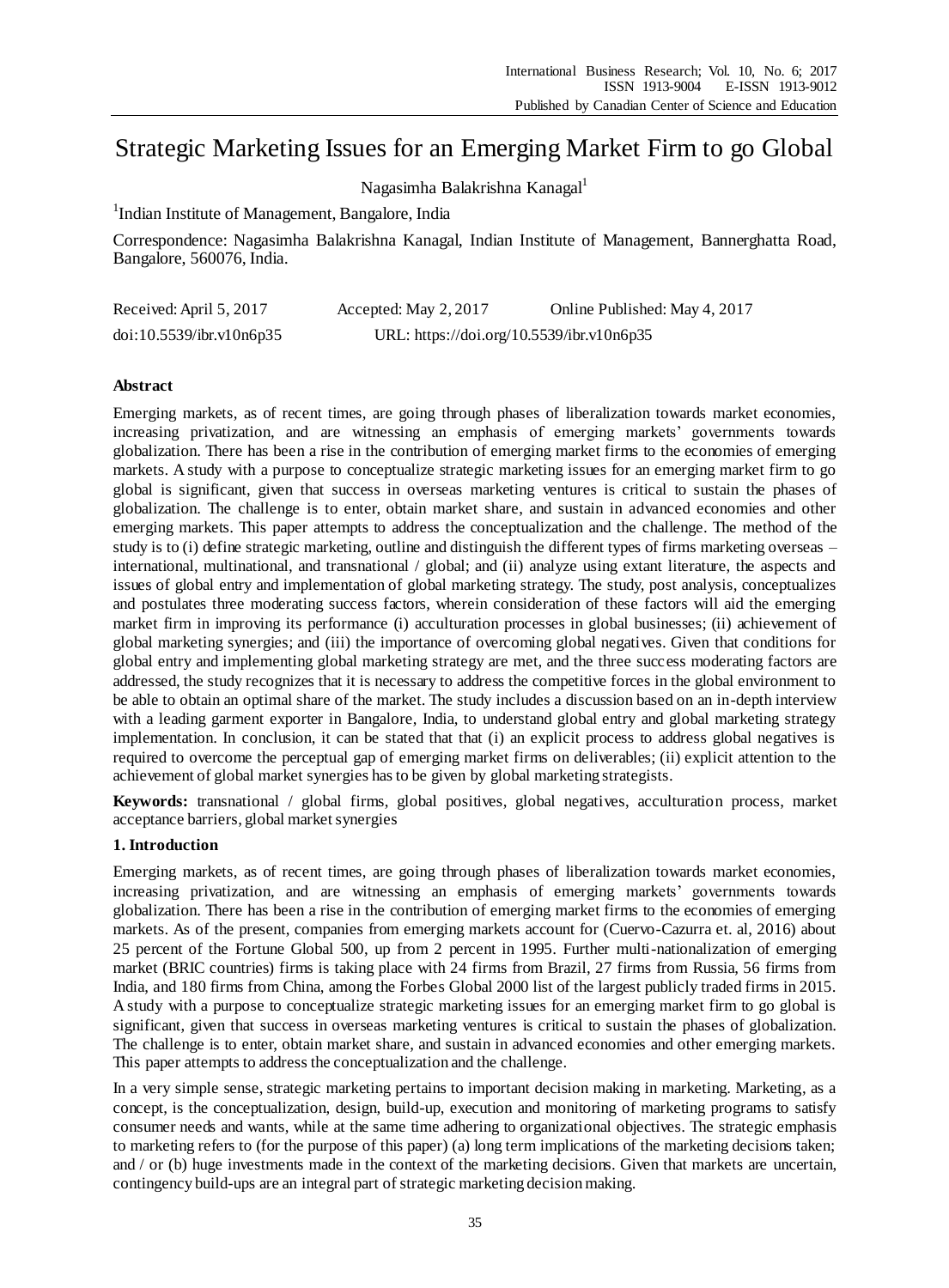The objective of strategic marketing or marketing strategy is to improve long term financial performance of the firm. However in the context of strategic marketing in the global context for emerging market firms, the objective could also be to obtain a long run market share overseas. Marketing of products overseas has other important implications such as improvement of product quality, adaptation to global needs and wants, and consequent trickle down of improved marketing practices in the domestic market. The context in a global situation could be very different from that existing within the domestic economy, and marketing strategy may have to be reformulated if not laid out afresh. Adaptation to country specific government attitudes and policies will be required. Resource allocation and investment decisions are complex. The value of foreign currency, especially the dollar, makes global expenditures large in emerging market terms, making tactical decisions, as well as strategic decisions, important and worthy of top management attention. All these factors suggest that a marketing strategy formulation for a firm going global is very important and needs separate study and attention.

#### **2. Method**

The study outlines the importance of strategic marketing issues for emerging market firms going global. The method of the study is to (i) define strategic marketing, outline and distinguish the different types of firms marketing overseas – international, multinational, and transnational / global; and (ii) analyze using extant literature, the aspects and issues of global entry and implementation of global marketing strategy. The study post analysis, conceptualizes and postulates three moderating success factors wherein consideration of these factors will aid the emerging market firm in improving its performance. The study includes a discussion based on an in-depth interview with a leading garment exporter in Bangalore, India, to understand global entry and global marketing strategy implementation. Conclusions of the topic of the study follow thereafter.

#### **3. Analysis**

#### *3.1 Cross-Border Arrangements in Firms with Overseas Operations*

#### 3.1.1 International Firm

A domestic parent establishes a separate division or organization in the home country itself to deal with marketing in one or more host countries. Sales / marketing offices may be established overseas. The concept of home country and host country division is distinct. In international firms there is a movement across borders, of mostly goods through sales/ marketing offices or overseas distributors, and with support services through service offices or provided by the overseas distributor.

## 3.1.2 Multinational Firm

A multinational firm popularly known as an MNC, operating in the home country and called parent, establishes separate organizations in each host country, along with investments to produce and market in each of the host countries. The concept of home country and host country continues to exist with the division close to being distinct. MNCs are also multi-domestic in their character with adaptations of the market offering in strategy and culture being most evident. MNCs suggest extensive international operations. Multinational firms are seen to work with cross-border movement of (i) goods and support service; and (ii) financial capital.

#### 3.1.3 Transnational Firm / Global Firm

It is a multinational firm with extensive international operations throughout the world, and exhibits cross border movement of (i) goods and support services; (ii) capital or money or investments; and (iii) people. The emergence of a transnational firm is closely linked with the emergence of an international service economy, supported by the movement of large intellectual capital to and from various host countries, and among countries. The concept of the global firm includes attempts to coordinate and integrate operations across borders to achieve potential synergies. There are efforts to rationalize investments in various countries and achieve optimal resource allocation. The divisions between home country and host country is minimal, as the management views the world market as a series of interrelated and interlinked markets. A cohesive organization culture tends to develop in the transnational / global firm, even though consumers' enculturated individuality, and the country's organizational culture impacted by ethnic cultures are deep rooted and tend to remain. The arrival of global firms could possibly signal the arrival of global consumers.

#### *3.2 Global or Overseas Entry*

The major decisions involved in going international (Kotler & Keller, 2016) include (i) deciding whether to go abroad; (ii) deciding which markets to enter; and (iii) deciding how to enter those markets.

First, in deciding whether to go abroad, the goals and objectives of the firm must permit the firm to do so. Attractive market opportunities must be present that can be successfully serviced by the domestic firm. If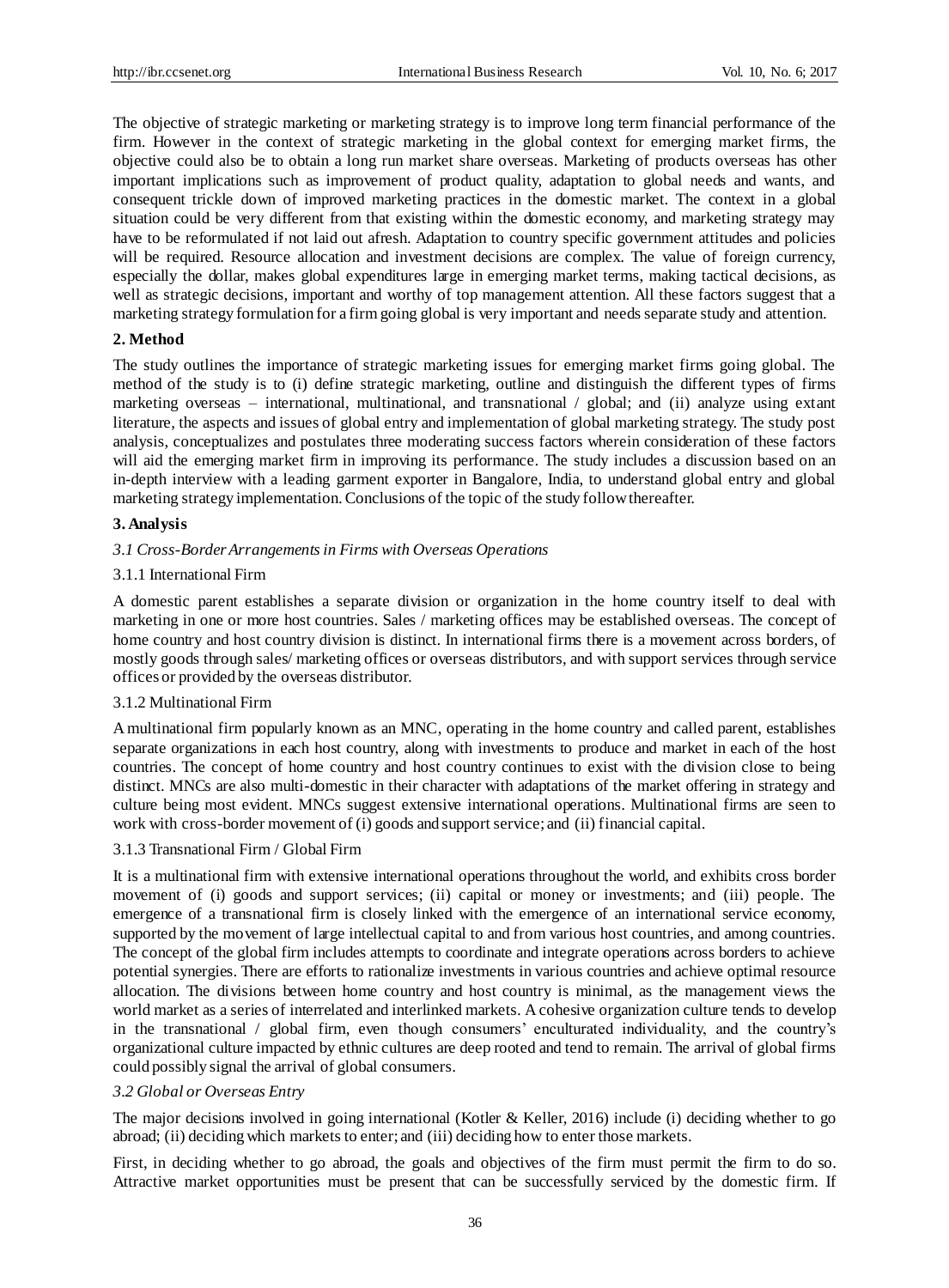necessary, firms should be willing to redefine the business definition to adapt to international markets. This includes customer benefits, customer segments, technology employed, and participation in various stages of the value chain. In addition there must be a strong motivation to go abroad, which could be higher profit opportunities abroad, huge markets abroad of which even a small share might suffice, or domestic customers going global who need to be serviced. Global motivations could also include (Aaker & McLoughlin, 2010) obtaining scale economies, global brand associations, global innovation, access to low cost labor or raw materials, access to national investment incentives or government incentives, cross subsidization, dodging trade barriers, and access to strategically important markets. The firm is best placed if it can leverage its core competencies in international markets. In taking the decision to go abroad, hurdles have to be overcome such as foreign government regulations, differences in culture, and lack of foreign experience. Further, the home country firm should be clear about the resources it is willing to commit to go global, whether these resources are adequate, and for how long it is ready to invest resources in the host markets.

Second, in deciding which markets to enter, the following factors are typically considered (a) market attractiveness as determined by the total market potential and the realizable demand for this particular firm; (b) whether the foreign country risk is identifiable and manageable; (c) whether the key success factors of that particular country can be successfully met by the inherent or developable strengths of this particular firm; in other words does the firm enjoy some key competitive advantages in relation to competition? (d) whether supplier sources can be identified, and if yes, are they attractive? and (e) favorability of the overall macro environment of the host country.

In deciding to enter a particular market, it is necessary to examine and understand the trading block to which the country belongs, and whether the firm's home country has reasonable trade flows with the host country's trading block. The prominent trading blocks are NAFTA, and European Community. Competition within the European trading block is intensifying as the member countries attempt to provide pan European products.

The pattern of entry into different countries is also to be noted. In general the pattern is decided by how the order book goes. However, it is not advisable to enter countries too fast, as the home firm may not be able to cope with the sudden growth of activities. It is best to enter those countries where deeper commitments can be made and where there is the possibility of deeper penetration.

Third, in deciding how to enter the market, there are typically five routes (a) indirect export, (b) direct export, (c) licensing, (d) joint ventures / alliances, and (e) direct investment.

When the company goes by the order book, indirect export is a preferred option. It is possible to have independent intermediaries and export through them. When the firm tries to make a concerted and planned effort to market in one or more countries, then direct export is preferred. An international sales office may be set up for this purpose. When the market is significant and when the home country firm can retain control over the value addition, then the licensing route can be chosen. Joint ventures / alliances can be forged mainly as a project specific measure to be able to imbibe host country procedures and culture. In the long run joint ventures will succeed when both the partners bring to the table a fair measure of value inputs that are not reasonably exchangeable; for example, a high technology firm such as GE brings in technological innovation and a firm such as WIPRO brings in developmental effort. Direct investment is warranted when there is a reasonable assurance of a sustained market that promises more than a fair share of returns. Choice of actual direct investments is based on experience, judgment, insight, foresight and analysis.

In the Indian context, though firms are fairly familiar with indirect export and direct export, a method to supplement direct export with investments in marketing, sales and servicing could be the route to take. This can be extended by participation in global assembly facilities and global outsourcing with time to come. The software industry is in this extended phase by being part of the global value chain.

The choice of the entry mode, being strategic, needs contingency planning, and given the limited information of foreign host markets, needs to be experimental or option based that has adequate flexibility in action setting (Buckley, 2014).

## *3.3 Global Logic*

Global logic is a rationale for globalization or to go global. We can look for global logic in a number of areas that include the following (a) global customer logic; (b) global purchasing logic; (c) global information logic; (d) global competitive logic; (e) global industry logic; (f) global size logic; and (g) global regulatory logic (Jeannet, 1999).

### 3.3.1 Global Customer Logic

For a firm to go global, it is not enough if the overseas customers have similar need sets. It is necessary that the features and benefits demanded in the host markets are similar to the features and benefits provided in the home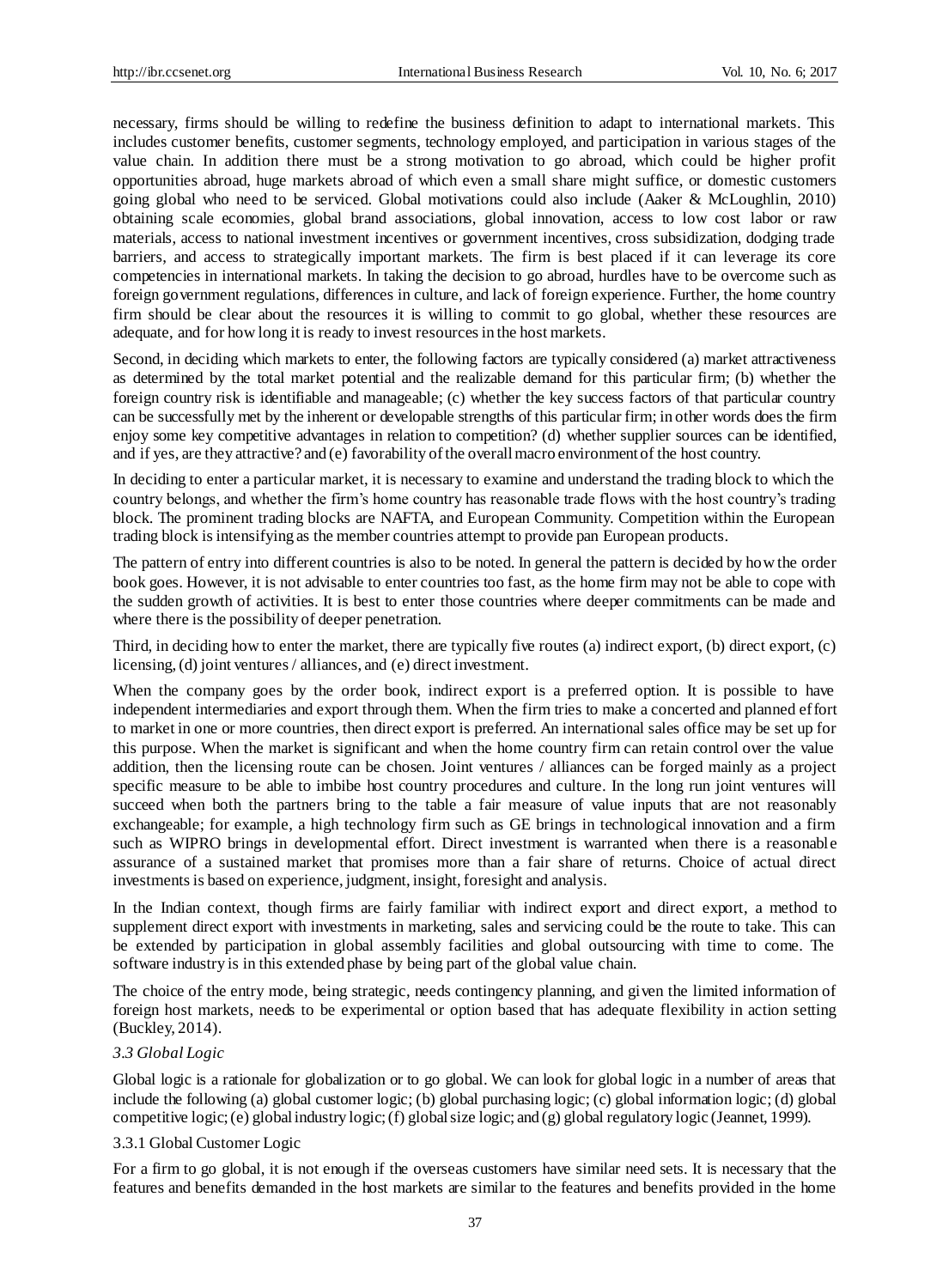market. In other words, it should be possible for the domestic firm to match up with global products on both features and benefits. In the cellular market, handsets marketed across the world have their features and benefits matched up with the requirement of the local markets.

## 3.3.2 Global Purchasing Logic

Does the overseas buyer use global sourcing methods? If yes, is the buyer firm open to products supplied from the considered firm's home country or is the buyer firm restricting itself to countries within the trading block or developed countries? Is the overseas buyer demanding supplies from the considered firm on a global basis, and hence behaving as a global customer? Does the exporting firm have core strengths to supply to a global customer? Can the exporting firm be a part of the value chain of the overseas or global buyer; for example, as in the automotive component industry? Have other home country firms, which have operations overseas, demanded supplies from the considered exporting firm?

## 3.3.3 Global Information Logic

Is it possible to get the home country firm's products and services listed in international magazines and trade catalogs where purchasers are most likely to look? Is it possible to get international certifications for quality, customer satisfaction, and for successful installation and usage in overseas markets? Can such certifications be advertised to home country firm's advantage? It should also be possible to advertise and provide information through the World Wide Web. Can the home country firm get superior reviews in trade shows and seminars? In short, wherever information is being traded before, during or after purchase, can the home country firm participate in the global circuit of information? If the answer is yes to these questions, then the exporting firm has global information logic.

# 3.3.4 Global Competitive Logic

The first step is to understand the competitive setting that exists for the particular industry or product market in which the firm is going to compete overseas. It is necessary to check if the market overseas is dominated on a country by country basis with national players, resulting in a situation that the considered exporting firm encounters different players in different countries. It is also necessary to examine if the overseas market has a regional or trading block competitive setting. It could also be possible that the competitive logic is global as in the carbonated soft drink markets with Coca-Cola and Pepsi being the global players. The second step, given the competitive setting, is to check whether the firm can adapt itself to the competitive setting. The considered firm has to get 'favorable intentions to buy' from customers in a given competitive setting. In short, the exporting firm has to be a visible competitor, to obtain global competitive logic.

## 3.3.5 Global Industry Logic

When the key success factors (KSFs) of an industry are the same worldwide, then global industry logic is said to exist. Further the logic is strengthened when resources can be shared worldwide. One example is the software industry. Another would be the paint industry.

## 3.3.6 Global Size Logic

Certain firms such as those in the pharmaceutical industry operate on high R&D budgets with large lead times that they need a critical mass to succeed. So they enter as many markets as possible. Domestic firms needing such size, should actively confirm that other dimensions of market acceptance of such products are favorable. Market acceptance is discussed in the sections to follow.

## 3.3.7 Global Regulatory Logic

The global regulatory environment is improving considerably with the economy in many newly industrializing markets moving towards – LPG – liberalization, privatization and globalization. There is a strong case for similar regulatory environments across countries when the technological standards are all global or are moving towards one common standard. When regulations differ across countries, it is necessary to adapt products as required, so as to serve those markets. However due to the forces of globalization, customers are ultimately served by firms that are a part of a network of a connected global value chain. The issue is how the firm should be a part of this network and provide value so that a sustainable place in world markets could be obtained.

## 3.3.8 Global Logic Index

It is possible to give an index rating to each of the seven logic elements and then give a weighting to each of the logic elements as decided by the type of product market, firm resources and capabilities, and the global market forces that includes the competitive forces and the global context. A weighted index for global logic could then be derived which indicates the intensity with which the efforts of the firm to take its products overseas is supported.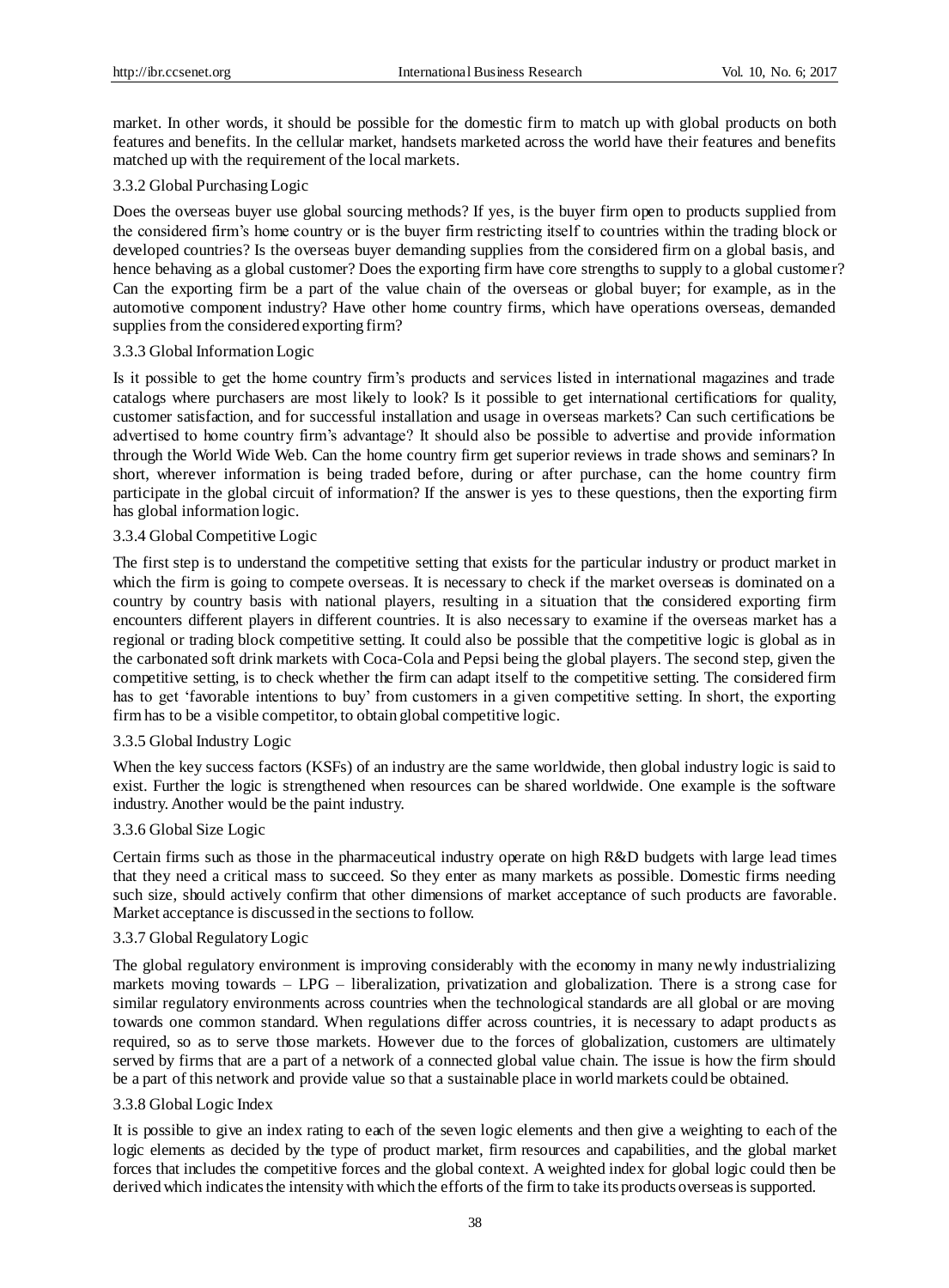## *3.4 Implementing Global Marketing Strategy*

Once global motivations and global logic have been worked out successfully and the firm has laid out its process of entering global or overseas markets, then various aspects of implementing the global marketing strategy have to be considered, as outlined below (Douglas & Craig, 1995).

## 3.4.1 Globalization vs. Adaptation Strategies

Global standardization vs. adaptation is a central theme of the marketing program. A global approach will guide a homogenous market across countries and standardization will pervade. A multinational approach on the other hand will regard the global market as an inter-linkage of nation markets that have to be separately catered to. A glocal approach standardizes the core elements and localizes other elements. For an emerging market firm to go global, it is advisable to toe the line of adaptation, as developed markets are mature and are at an advanced stage of need-want gratification. However there may be certain product markets where standardization across countries will prevail.

In considering adaptation, the simplest adaptation to consider is that of communication to suit the needs of overseas markets. Certain markets may demand a certain degree of forward invention in product or service wherein advanced procedures or methods are to be used in the development or production of goods and services. This usage of forward invention has to be communicated to the overseas buyer to signal quality. With regard to price, it is best to follow the market-based dictates as to what price is optimal in a particular country. Distribution is a critical area where assistance of overseas sellers may have to be enlisted to complete the selling cycle.

## 3.4.2 Deciding on the Marketing Organization

Depending on the stage of internationalization of the firm, an appropriate marketing organization can be evolved. An export department is the most basic with independent overseas distributors. An international division with overseas sales organizations could be next. A global organization with investments and facilities in multiple countries that are all inter linked could be targeted in instances when the assured market is reasonable and sustainable. Challenges in the marketing organization of emerging market multinationals include (i) evolution of governance mechanisms for emerging market multinational firms that need to be dealt with in cooperation and subtlety; (ii) managing their overseas subsidiaries; (ii) transferring knowledge from the overseas subsidiary; and (iii) knowledge management of the emerging market firm, when the overseas subsidiary happens to be from advanced economies (Meyer and Peng, 2016). Tightly coupled with these aspects of deciding on marketing organization, is the need to recognize the importance of filling institutional voids in the market society and institutional environments of host markets, when host markets are themselves other emerging markets.

#### 3.4.3 Phases of International Marketing Development

In entering a particular country market it is useful to check the stage of international marketing development of the main competitors in the product market or industry. In general there are three phases (a) Initial foreign market entry; (b) Local or national market expansion; (c) Global rationalization.

If the product category in the overseas market is in the initial stage of evolution, then it is convenient for home country firms to enter overseas markets and to modify consumer preferences and create an image. The strategic thrust would be a 'geographic market extension' of the firm's domestic position. However if the overseas market is mature and the firm concerned is in the stage of initial overseas market entry, then the challenges and barriers in the overseas market depending on the maturity of the industry there has to be assessed.

If the product category in the overseas market is in the next stage of local market expansion that could possibly mean home country firms have to obtain a beachhead in the overseas market. A beachhead signals that a firm has to obtain a foothold in the overseas market; the foothold or beachhead accrues to the firm when it has obtained significant market share in the product category in the overseas market, and has the sustainable competitive advantages to support and further the significant presence it has obtained, This implies that the home country firm entering directly will have to work that much harder to make an impression on the foreign customer. It could also mean that the home country firm has to provide or demonstrate considerable value addition over competitors. It may become necessary to tailor marketing strategy programs country by country. Further, the home country firm may have to acquire overseas, some local products / brands to create an immediate beachhead and subsequently leverage competencies in brand name, technical expertise, and corporate reputation. To maintain efficiency, the home country firm might have to market to several closer countries, and share advertisement, promotional and distribution costs. The strategic thrust would be to obtain an immediate beachhead.

If the competing firms are in a stage of global rationalization, then the home country firm is well advised to attempt to be part of the global value chain of the customer without getting into a head-on confrontation with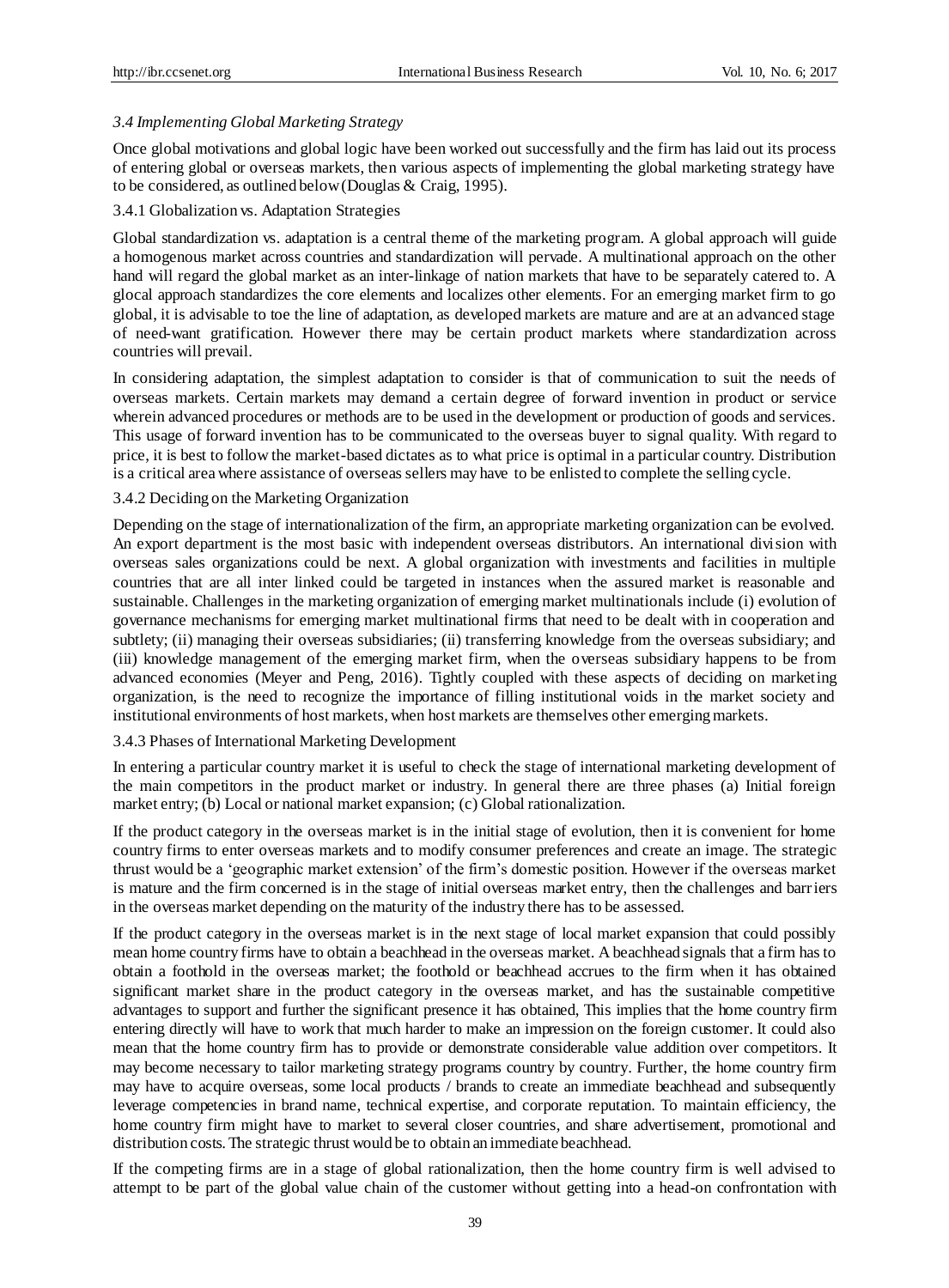globally rationalized competitors. Global rationalization indicates the coordination and integration of decision systems and operations across nation borders and optimal allocation of resources worldwide.

It has been researched (Cuervo-Cazurra and Ramamurti, 2014) that the gradual construction of international value chains in highly competitive and dynamic international markets with a transition from domestic to international management phase, is still a major challenge for Brazilian multinational enterprises.

## 3.4.4 Partial Global Strategies

A true global operator is one whose asset distribution strategies and market coverage strategies are both global. Companies such as General Motors emphasize asset globalization, whereas firms such as Swatch try to operate from the home base as much as possible and emphasize market global strategies. When globalization is implemented, typically the globalization paradigm is applied to one or a few dimensions of marketing strategy. It is rarely, if ever, applied to all dimensions of marketing strategy. Accordingly we have different categories of partial global strategies such as (a) global branding strategy; (b) global advertising strategy; (c) global product strategy; (d) global account strategy; (e) global R&D strategy; and (f) global segment strategy.

It is for the home country firm to understand the dimension on which it can globalize successfully, whether it is in particular segment, or whether it is in servicing a global customer worldwide; that means the firm has to select, one or more among the partial global strategies mentioned above in (a) to (f). This identification of its core strength of globalization will improve its ability to implement marketing strategy.

## 3.4.5 Developing a Global Mindset

To successfully implement global marketing strategy, a corporate global mindset is useful. The evolution of a corporate global mindset involves the following (a) global teams and task forces; (b) global functions such as global marketing and global finance; (c) global organization; (d) global responsibilities; (e) global market understanding; (f) formal global strategy; (g) global mandates / objectives; (h) global information technology; and (i) global competition under consideration.

## **4. Findings / Postulates and Results: Moderators of Success in Global Marketing Strategies**

In recent times, several countries especially the emerging markets have undergone a phase of deregulation with accompanying liberalization or market reforms, to align domestic firms to market based economies. In addition, the governments of emerging markets such as India have placed emphasis on building the export economy with appropriate globalization incentives also called export incentives. In this scenario it is important for firms going global or for firms of developed markets who are already in multiple countries, to examine more closely the moderating factors that contribute to success of their global marketing strategies. Aspects of such factors are outlined below.

## *4.1 Importance of Acculturation Processes in a Global Business*

#### 4.1.1 Market Aspect of a Global Business

Consumers in host markets have strongly grounded enculturated individualities in their home markets, and marketers addressing overseas markets should put in place programs and processes for communication to and acculturation of host market consumers so that they can appreciate the home country's culture and achieve superior need-use gratification. When marketing to advanced countries, these host country consumers are in an advanced stage of need-want gratification and need-use gratification, and thus it is more difficult to provide value beating propositions to them; under such conditions acculturation helps in supporting home country marketers in host markets. Further when selling to foreign organizations in business to business (B2B) markets, trickle down of best practices occurs better if acculturation processes and programs are in place.

#### 4.1.2 Organization Aspect of a Global Business

One of the key differences between international trade / commerce and global industry is that international trade may not require as much acculturation of overseas consumers, as a global industry business would require. As such minimal acculturation is required of international firms. Multinationals, as the term suggests, operate in multiple nationalities and evolve multi-domestic strategies, and acculturation may not be imperative for business success. However in organizations that are transnational and where global movement of people across borders is significant, acculturation is imperative and must be attended to, for the successful operation of transnational and global companies. Further in transnational / global companies, owing to the rationalization of decision systems and operations, and their integration worldwide, a cohesive organization culture tends to develop; one that has far reaching impact on performance.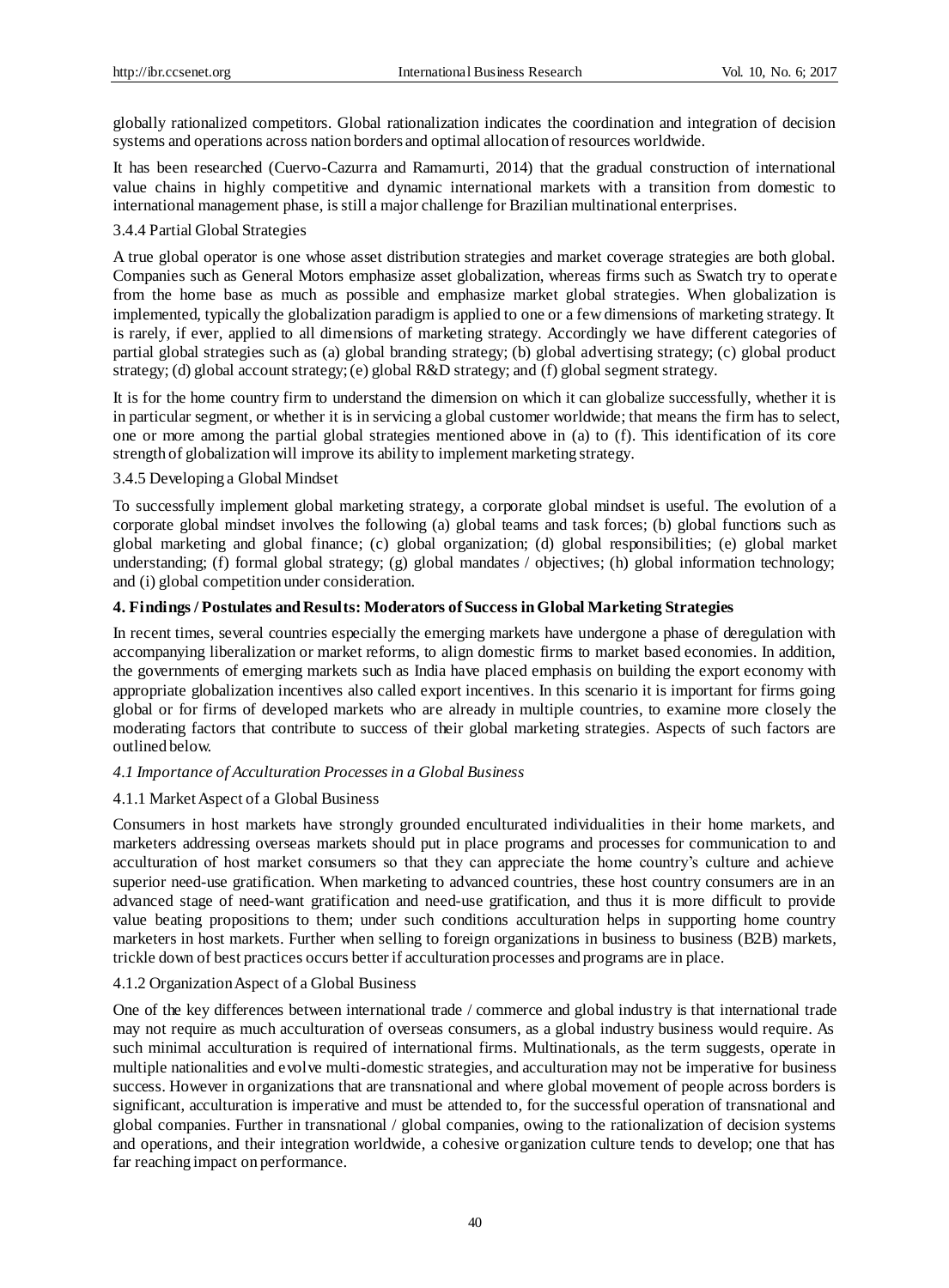### 4.1.3 Resistance to Acculturation

One of the most important concepts of acculturation processes is cultural distance, seen as a triangulation of geographical separation, affective connection and historical familiarity between the home country and host markets / countries. In acculturating consumers / customers in host markets, firms need to keep in mind that the cultural distance from the home market to host market is different from the cultural distance of the host market to the home market (Buckley, 2014). Tightly coupled with the postulate of acculturation processes, for host country / overseas consumers as well as for a global business organization, is the issue of resistance by overseas country consumers and their organizations that are nested in country and ethnic culture ethos, to such acculturation processes. As such it is important to take into cognizance host country / overseas sentiments, the context of their society, and the imperative for globalization by host country / overseas governments. It is also necessary to delicately balance such programs and processes of acculturation so as to not ignite adverse reactions but smoothly transit both consumers and participating organizations to enhanced realizations of the market offerings by the international / global businesses.

## 4.1.4 Development of a Cohesive Global Organization Culture

The counter-play of acculturation of global businesses and the resistance to acculturation by individual overseas country cultures is propelled by the need for the global business to succeed as guided by global systems and procedures. In this scenario, the development of a global mindset (as brought out in 3.4.5 above) leads to the evolution of a cohesive global organization culture that could exhibit one or more aspects of firm specificity, industry specificity, and market specificity. It has to be noted that the development of a cohesive global organization culture is also impacted by cultural distance. Further, in transnational / global companies, owing to the global rationalization of decision systems and operations, and their integration worldwide, the cohesive global organization culture tends to get reinforced, and has far reaching impact on business performance and success.

### *4.2 Achieving Global Marketing Synergies*

With increasing trends towards globalization and international business, both by firms in developed countries as well as by firms of emerging markets, achieving global marketing synergies become important to gain a competitive edge. Global marketing resonance occurs when key success factors (KSF) of the global market are met by partial global strategies (given that complete global strategies are not practically achievable); some examples are those of global R&D, global branding, global customers or global accounts. Global transactional facilitators of information, servicing, financing and logistics need to be in place and well-tuned to conduct global commerce. With the advent of the world-wide web, these capabilities have increased. Global product strategies are to be in place, appropriately adapted for each country or region, simultaneously mapped to stages of international market development. Cross border synergies on account of pricing through appropriate transfer pricing mechanisms, have to be appropriately exploited. Firms could also take the path of (i) home country manufacture and global marketing with local delivery that includes servicing, warehousing, packaging facilities and use of local logistics; or (ii) global marketing with global sourcing along with local manufacture and local delivery. The use of relational capabilities for achieving global efficiency could at times be exploited in particular contexts of geographies and product markets. Further large firms need to undergo periodic reconfiguration of management control to suit changing business environment. Also beneficial in achieving synergies could be periodic rescaling to suit to changing tastes and preferences among consumers and, consequently, changing demand conditions. Consequent redo of metrics and key performance indicators may be required.

For large global organizations, global rationalization is an imperative that needs consideration to achieve glo bal synergies. The ultimate goal of global strategy should be to achieve optimal integration and rationalization of operations and decision systems on a global scale. Potential synergies arising from coordination and integration of strategy and of decision systems across country and product markets has to be captured, and maximal efficiency in the optimal allocation of resources worldwide achieved. Focus on the unique competitive advantages provided by the multi-country character of operations is thus the key to success in the global marketplace. Global rationalization could also suggest the emergence of global consumers.

In the Indian scenario, achievement of global marketing synergies has been effectively attempted by some firms (Chattopadhyay et. al, 2012). The most common synergy providing market strategy is called 'leveraging of strong domestic market position' as has been the case with Indian cellular firms attempting to garner share in African markets. The second synergistic market strategy is the 'cost leader or frugal engineering strategy' that was adopted by Tata Motors in launching and marketing the economy car - Tata Nano, with the firm attempting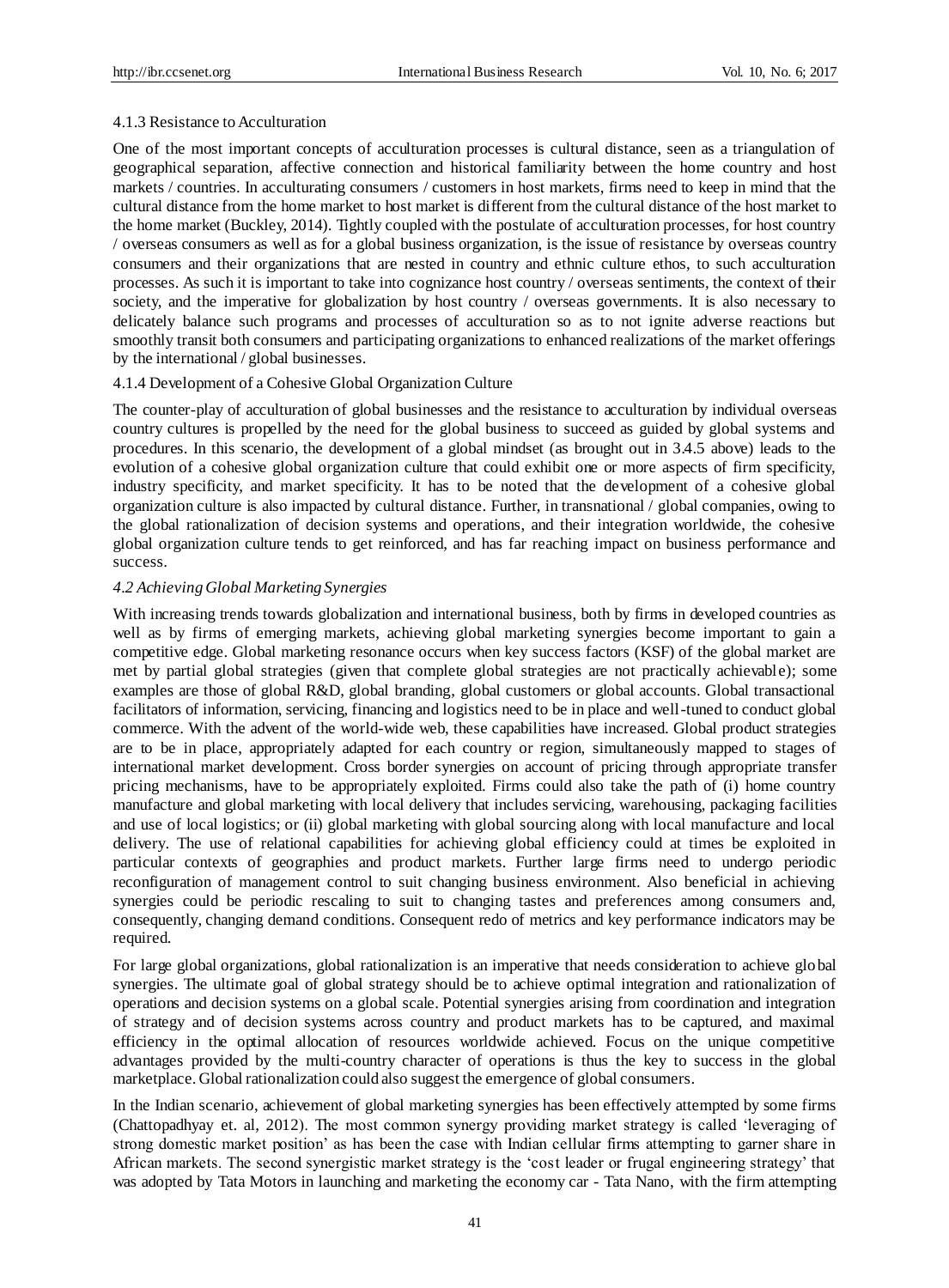to combine country specific strengths such as low labor cost, and firm specific competencies such as engineering expertise. The product did not capture the imagination of the consumer as an effective economy value proposition car as, probably, the consumer had higher aspirations from an economy car than what Tata Nano could provide. The third synergy providing market strategy is the 'niche customizer strategy'; a strategy driven by customer insights to obtain local needs, superior technical capabilities, and small volume manufacturing with high quality and high profit. One such example would be the Indian high quality vegetarian restaurant business – Saravana Bhavan -- that has wide presence in South India and international presence in countries including USA and Singapore. The fourth market strategy attempting synergy is the 'global brand builder' that could include (i) a disruptive or breakthrough innovation followed by a reverse innovation as was attempted with the Tata Nano (ii) acquisitions to obtain beachhead followed with active pursuit such as Tata acquisitions of Tetley tea, Jaguar and Land Rover cars; and (iii) pursue further what starts of as organic growth, as is the case with the Indian software industry firms – Wipro, Infosys, TCS and HCL.

## *4.3 Overcoming Market Acceptance Barriers or Overcoming Global Negatives*

Rationales for going global are positive factors and may be called global positives. Restrictions and hurdles for going global, and obstacles to successful market acceptance of an emerging market firm's products in an overseas market are negative factors and may be called global negatives. For successful implementation of a marketing strategy overseas, it is not enough to identify the strengths or global positives and form a justification based on them; but it is also necessary that the global negatives be addressed and overcome.

The first step in overcoming global negatives is to identify the global negative/s. To aid identification of the global negatives, the exporting firm needs to identify the source of the global negative/s. A single global negative could have multiple sources. The source could be the consumer, the government, the channel, and the competition. Consumer related global negatives could be (i) need / benefit/ feature related; (ii) image related, which could include the image of the brand, image of the firm, and image of the home country; (iii) habit / attitude related; (iv) there could be a risk of purchase in factors such as quality and servicing to overseas customers of home country products; and (v) there could be other global negatives specific to a firm or product market that can be uncovered by research. Government related global negatives could be (i) policy related; (ii) attitude related; and (iii) other global negatives specific to a given bilateral relation between two countries that have to be uncovered through a careful study of home country – host country government relationship. Channel related global negatives could be (i) image related and may be of the brand, firm, home country or a combination of them; (ii) terms and conditions related; (iii) because of too many competitors vying for the same channel; and (iv) other specific channel negatives specific to a given product market. Competition related global negatives could be (i) the presence of global competitors in host country markets; (ii) presence of strong national competitors in host country markets; (iii) high intensity of rivalry between firms of the same industry; (iv) low margin and high expenses making competition even more difficult; and (v) specific competitive related negatives, specific to a given geography of a product market. Global negatives could be categorized into strong global negatives and weak global negatives.

The second step is to identify the resource requirement to address the source, and correspondingly the global negative. The firm has to check if the resource requirement is within the capacity of the organization, and how best the negative can be addressed, given the resources of the organization. If the resources are not within the capacity of the organization, then the firm has to raise these issues with the respective trade associations, or the industry support forums to bring in joint action.

The third step is to lay out the time period and the processes / procedures required to overcome or meet some of the challenges of the global negative. The firm has to consider whether it would continue to market the product and simultaneously address the negative, or if a sequential action is desirable. If sequential action is needed then it needs to put its marketing efforts on low key and step up its efforts and campaigns to address the global negative. Assistance of home country governments in disseminating information and organizing events to overcome negatives may play an important role. It needs to be examined if the global negative manifests itself differently in different countries, or it is the same across countries where the considered firm is marketing its products; in such a case a country by country campaign or a single campaign covering all markets would be appropriate respectively.

The last step would be to establish performance indicators to the process of overcoming global negatives, measure these performance indicators and manage them to achieve desired results. Some common performance indicators could be customer satisfaction, channel acceptances, government clearances, improved brand equity,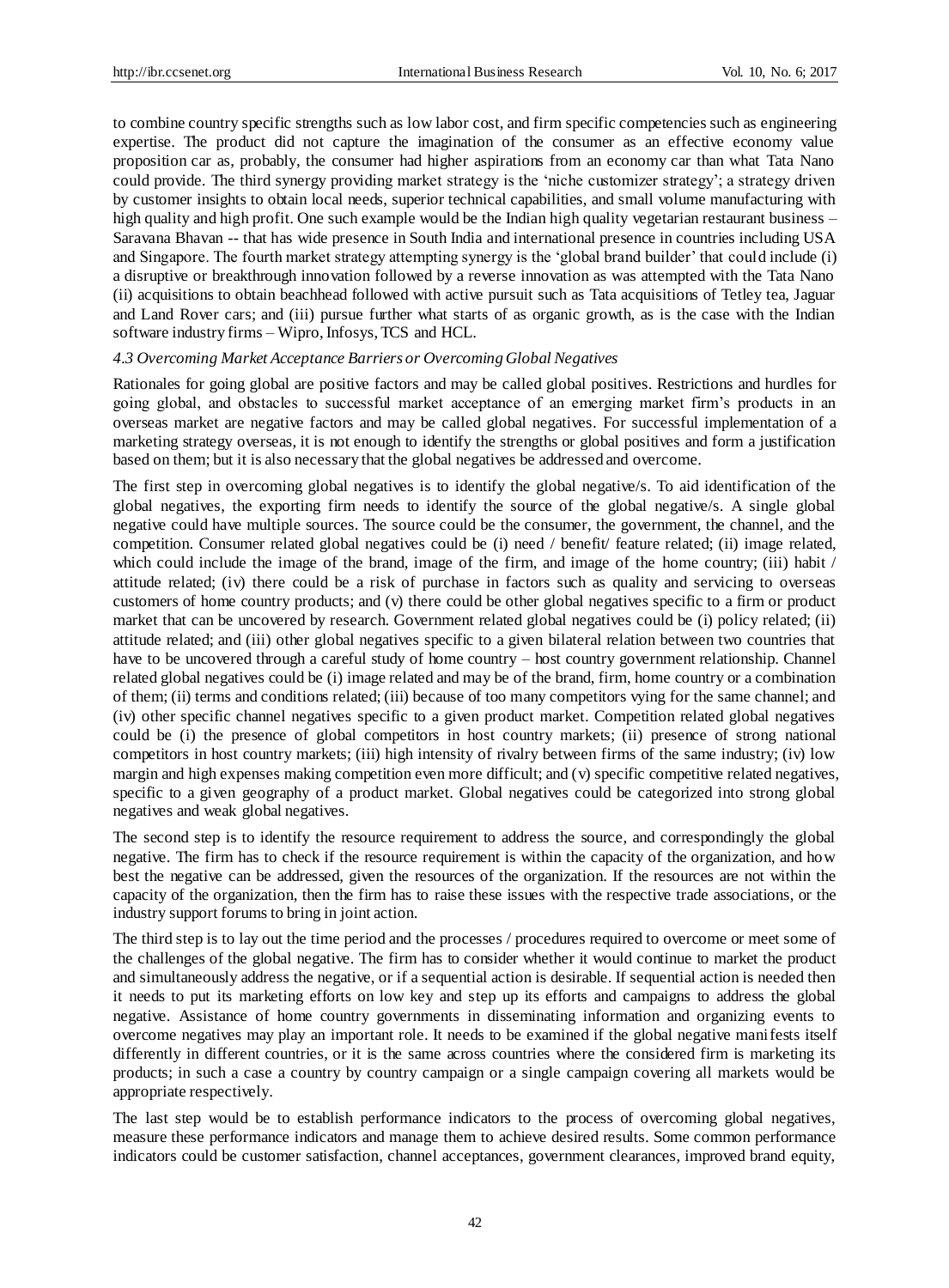and higher brand recall. The firm needs to check on a periodic basis, how the improvements in addressing global negatives compare with the actual resources invested, and the lessons derived for the future.

Overcoming market acceptance barriers or global negatives is ideally supposed to take a firm forward in terms of representation in overseas markets. The objective would be to move the firms from a negligible representation or from an entry position, to a significant or even a beachhead position in the market, from where it could build on its technical expertise and capabilities. This should happen provided the global logic has been worked out carefully.

We take two global negatives – problems in branding and problems in servicing -- and address some issues of overcoming market acceptance barriers.

#### 4.3.1 Branding

Lack of a clear global theme could be one source of the problem in branding. The other is that whenever a branding scheme is proposed overseas, it is better to be right the first time. Emerging market brands should attempt at less teething problems at the outset. Otherwise it could lead to image and identity problems. A brand is a promise of delivery on some dimension of product, service or image. If this promise is not delivered, there could be problems in branding. Global brands are built by not only delivering the right promises but considerable expense in advertising and promotions. For emerging market firms going overseas, such expenses may be very high, and other methods to build awareness and a sense of ownership in the product needs to be examined; for example, contests on a continuous basis. More often than not, the lack of marketing expenditure results in a weak brand. Quality associations need to be upped to better project the images of products coming from newly industrializing countries; this may occur through premier dealerships, track record of service, and adhering to technical specifications consistently.

For large established firms in global markets, extant literature offers prescriptions for firms towards global brand leadership (Aaker & Joachimsthaler, 1999). These include the sharing of insights and best practices across countries, establishment of uniform brand-planning process across markets and products, assignment of global brand managers to create cross-country synergies, and the need to execute brilliant brand-building strategies. Adaptation to local conditions is as important as the global planning process, and this aspect can be circumvented by glocalization of brand building programs.

#### 4.3.2 Servicing

The first and simplest problem occurs when the ambience at the overseas service center does not exude a reassuring style. The second is more fundamental and occurs when the product itself has basic quality problems. The third occurs when the customer does not perceive value in the servicing offer. Customer dissatisfaction may be avoided for such problems with the least expenses, if timely interventions are made. Mobility in servicing provisions across the country or region markets go a long way in communicating the global nature of the brand.

## 4.3.3 Addressing Competition

It is necessary to categorize the competition into (a) global competitors, (b) national competitors, and (c) local competitors. It is also necessary to distinguish competition into (a) near competitors, and (b) distant competitors.

The firm may need to take into account both near and distant global competitors. In the case of national competitors, the firm needs to emphasize near competitors than distant competitors. In the case of local competitors, it needs to only look at near competitors.

In a niche market, a unique position may pay off. In the case of a segment market, it may be well worth to examine the alignment of the considered firm with the dominant global competitor, as there might be positive linkages in the market for that position. In any case, the competitive position maps need to be plotted and an appropriate positioning strategy needs to be chosen. This is an important exercise in addressing competition.

Competitor strengths, weaknesses and strategies need to be studied before decisions are made for the marketing mix of the home country's products. An inventory of strengths of near global and near national competitors needs to be compared with the home country firm's strengths to get a realistic estimate of the realizable market.

Dynamic reactions to competition can be addressed mainly with respect to the first main competitor and the second main competitor, as otherwise a plethora of reactions are possible that may send confusing signals to the market.

## **5. Discussion**

There have been, as of recent times, initiatives adopted by governments of emerging markets such as India, to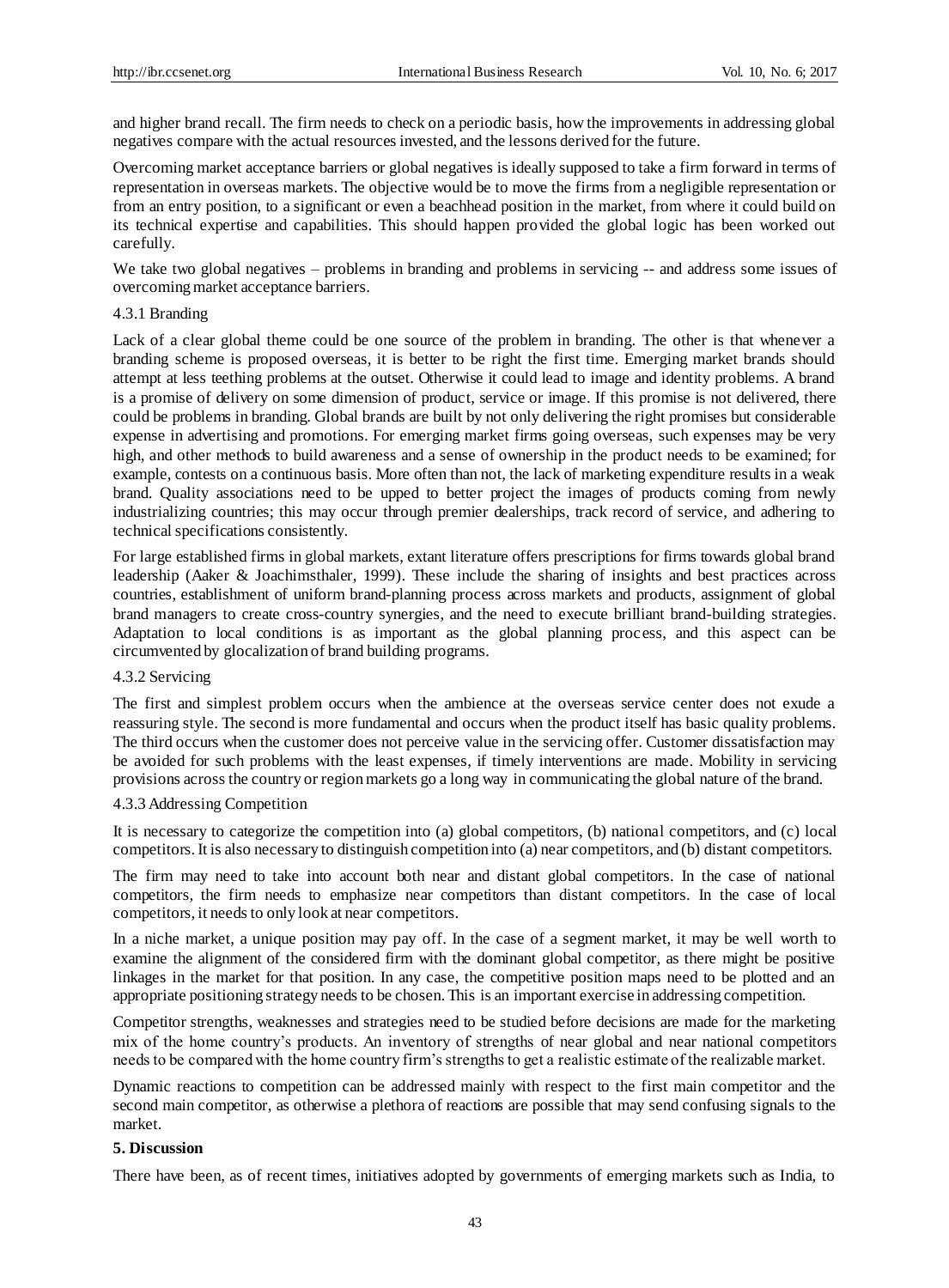encourage start-ups. In such a scenario, many small emerging market start-up firms can go overseas, especially in the apparel and fashion industries, where India has inherent cost advantages due to low cost labor. It is thus interesting to examine how such start-up firms of emerging markets fare overseas especially in the developed countries of Europe and North America. Research on entrepreneurial strategies for emerging markets indicates positive relationship between firm performance and having a foreign parent; negative relationship between firm performance and number of products / services offered; and requirement of an executive social capital for better initial firm performance (Collins and Reutzel, 2016).

The ensuing discussion was derived after an interview with a leading apparel exporter based in South India, a start- up in 2006 that has two foreign parents, and specializing only in formal shirts (range is narrow). By investing overseas, the company wants to come closer to the customer and also provide better value to the customer by eliminating intermediaries in the process.

The strength of the firm is in low cost, efficient manufacturing that is leveraged through buying houses, offices of customer. Global customer logic is integrated overseas by the buyer (for example, J C Penney), who builds and maintains the product designs. This way the apparel manufacturer acts as a service center for making the apparel ready. The fabric of particular mills in India is also specified by the overseas buyer. Global purchasing logic exists clearly. The buyer buys from among a group of countries after clearly identifying the quality and servicing characteristics of various vendors in these countries through a detailed vendor rating system. The presence of global industry logic is clear as the key success factors are the same worldwide.

Addressing the global negatives, India is perceived as a source for low value, high volume items such as shirts and ladies tops, although this perception is slowly changing and small volumes of suits are being exported as well. Some advantages in cotton yarn, however, are seen. The firms here are being seen as less responsive to customer needs/benefits/features. The firms are also being seen as not providing enough value to the customer. The firms are not able to supply enough to satisfy the large requirements of apparel of the customer. There is a customer perception that Indian firms are less able to make sophisticated products such as suits. Further the customers perceive a risk in buying sophisticated products. When there is a clear economic benefit that clearly outweighs this perceptual gap, then they will source sophisticated products from India. With respect to the government, India actively encourages modernization by giving interest subsidies for fresh investments in this sector. Garmenting has been removed from the small scale sector so that larger firms can compete. This indicates that the regulatory logic for going abroad for apparel is positive. There are image problems in the channel.

Global competitive logic used to be influenced by the allocations made through the quota system. With respect to the current apparel market environment, quotas have been abolished in the post WTO period, and buyers are free to source their entire requirements of apparel from low cost suppliers. This indicates the presence of global competitive logic. As such firms in countries on quotas with high cost structure have closed, and a huge amount of consolidation of apparel making units across borders have taken place. The product category image continues to be weak for India, with China still being the leader of trade in apparel. China used to offer better value by offering better quality garments at cheaper prices, but now finds the cost going up. The market share of China is declining, with countries like Bangladesh with costs much lower increasing their market share. In the apparel market there are two categories of players – converter firms who do the bulk of the business (approx. 90%) and only take responsibility for sampling and manufacture; and the other category are the 'full package' firms (approx. < 10%) who take all responsibilities except retailing (this includes – design, sampling, manufacture, shipping, warehousing, and distribution). Bangladesh is the lowest cost country in the world and operates on the converter model. Sri Lanka has many foreign firms who set up shop on their land and go by the 'full package' process.

In the above environment, the problems have to be addressed at the micro or firm level, as well as the macro or industry level. Awareness building and education of buyers was cited by the interviewee as an important aspect of resource deployment at the macro level, suggesting the importance of global information logic.

## **6. Conclusions**

Strategic marketing is important decision making in marketing, and many marketing decisions in the process of a firm going global are strategic in nature given their high revenue / investment / expense impact and /or because of the long term implications it carries to the marketing processes of the firm. The strategic nature of decision making for a firm going global also arises owing to uncertainty in global markets, and hence there is a need for contingency planning.

Motivators and positive factors are a must for a firm to go global. Positive factors also called global positives are exemplified by global logic. Global logic can exist in customers, purchasing, information, industry, size,